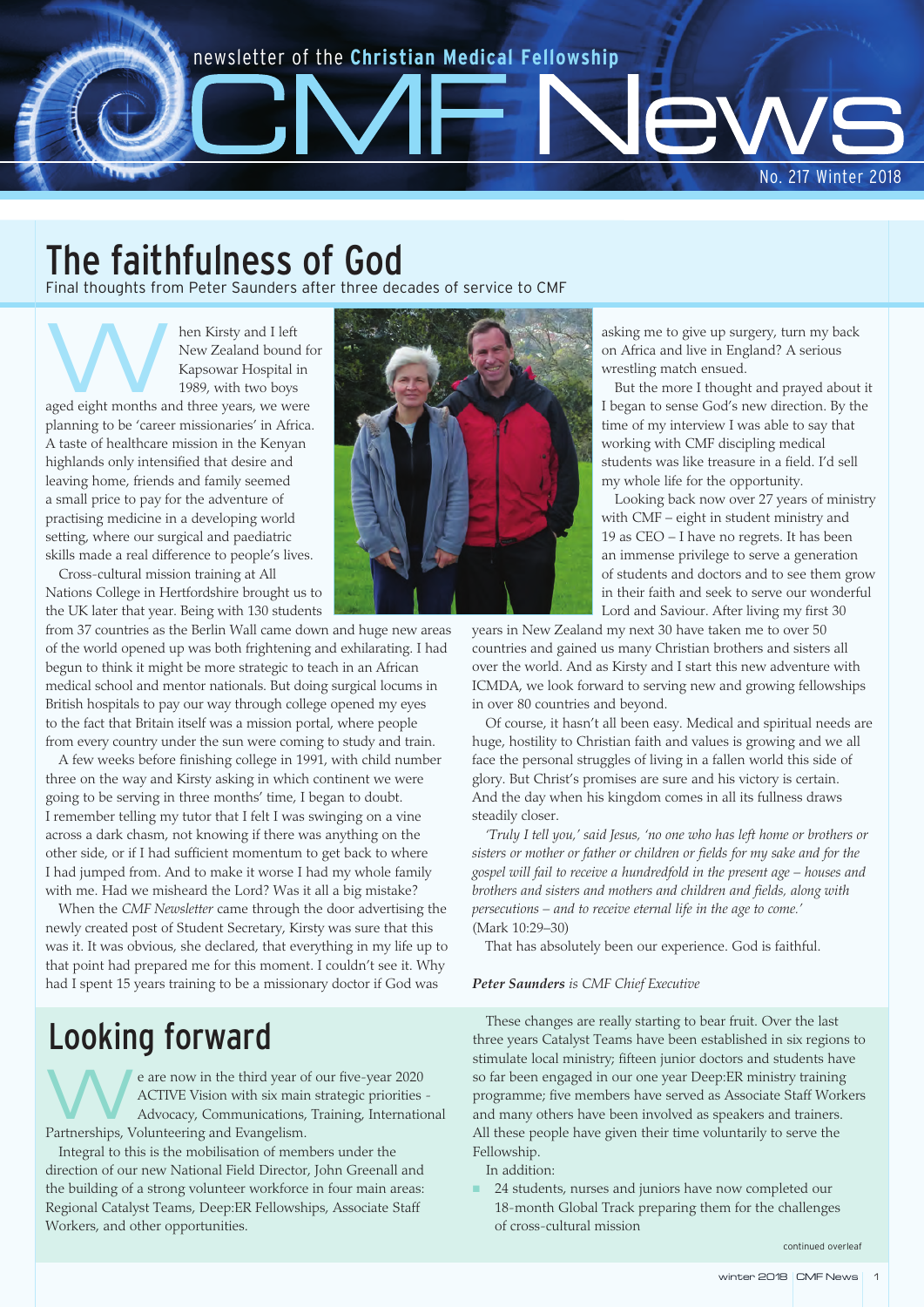# Looking forward continued from page 1

- Sixteen new nursing student groups have been established throughout the country
- We are rising to meet the huge ethical challenges of assisted suicide, any-reason abortion and transgender ideology
- **Exciting new resources in film, blogs,** podcasts, videos and social media are coming on-stream

## Needs going forward

The board and senior staff have prayerfully considered what we need going forward to maintain momentum and streamline our ministry and have identified five priorities.

- Senior Advocate (four sessions) a doctor to take on our departing CEO's role in media and public policy strategy
- $\blacksquare$  IT Support (six sessions) a skilled specialist to help us clear backlogs in income processing, membership administration and website development
- Administrator (ten sessions) to provide much needed support to our Head of Nursing, Head of CMF Global and National Field Director
- **Pastoral Associate (four sessions)** a senior doctor to coordinate pastoral support for members nationwide
- **Evangelism Associate (four sessions)** – a senior doctor gifted in evangelism to run training and events aimed at reaching colleagues for Christ

### Significantly stretched

We are encouraged but still feel we are only scraping the surface. We also face huge new challenges, with Peter Saunders moving on as CEO after 27 years with CMF. The search is currently underway for his successor. We are also significantly stretched, especially in the areas of administrative and IT support for our ministry staff. We need a to develop our ministry and admin staff to support the growing volunteer opportunities we are developing with members.

There are big financial challenges too. We are projecting a deficit of over £80,000 this year – over  $5\%$  of our annual budget of £1.5million.

# Volunteering

Opportunities and updates

#### Deep:ER



This year we welcome five new Deep:ER Fellowship participants who will be with us to be trained and gain experience in Christian ministry:

## **Morenike Da Silva**

– Intercalating Student at Bristol (Global Health) working with the Global and Student departments

- **Mary Odonkor** Intercalating Student at King's (Philosophy) administrating our SYD 1 International Student Leaders' Conference
- **Emily Cullis** year-out medical student from York working with the Central Services Team to produce a staff intranet
- **Lavinia Miries** Junior Doctor from London working with the student team editing an edition of *Nucleus*
- **Kelly Hibbert** Junior Doctor from Birmingham working in Public Policy on a range of advocacy projects

If you'd like to join us next year check out *cmf.org.uk/volunteer/deeper*

### Catalyst Teams



We have six Catalyst Teams up and running in West Yorkshire, South Yorkshire, SW Scotland, Mersey, Inverness (Highlands and Islands) and north

London. Each is developing local ministries to Christian doctors and nurses.

If you'd like to hear more about starting a team where you are, please contact *volunteer@cmf.org.uk*

### Associate Staff Workers (ASWs)

CMF currently has two ASWs, Dr James Howitt and Esther Chevassut, who 'drop a day'



to serve medical and nursing



Esther Chevassut

students where they live. We are recruiting to fill a team of ten ASWs in the next year, five for medical students and five for nursing students. Please pray that

God would raise the right people and spread the message – perhaps it could be you?

#### Esther shares a day in her life as an ASW



I begin my CMF Associate Staff Worker day by meeting with Pippa over a much-appreciated coffee, after a few long dayshifts on the ward. Pippa and I

share about our weeks – including personal life, work and CMF. Pippa updates me on recent projects in the CMF Nursing Department and asks me if I've had any responses from nursing and midwifery students at a university we've been communicating with about meeting as a group for the first time. Pippa and I pray about this as well as praying over plans discussed for upcoming conferences and meetings.

I head home and set up my laptop ready to skype into the Deep:ER session, in which the Deep:ER volunteers meet fortnightly, share and pray together and look in-depth at a theological or ethical subject. James, another Associate Staff Worker, leads us in a great discussion about multi-disciplinary team working, exploring what makes this effective and challenging in healthcare practice, and how we can approach this in a Christlike way. I share some of my experiences working in a team during my first ten months of work as a staff nurse.

I head out to a local cafe for lunch with a student nurse from Southampton who is one of the co-leaders of the CMF group here. It's a joy being able to share with each other and to listen as she shares of the challenges of her current placement but how God has been faithful.

I print off a few copies of a very helpful *CMF File*, which has aided my preparation for tonight's CMF meeting in Southampton, and some lyrics for the worship songs the group have planned for. The meeting is a very precious time, sharing some of our experiences of mental health, both personal and from exposure on placements. It's helpful hearing advice from different perspectives. We round off with worship time and prayer, plus puddings, in the lovely home of our host – a retiree nurse herself.

As I head to bed, I reflect on all the conversations and meetings I've had today. I am so grateful for the opportunities I have had and give these situations to God in prayer.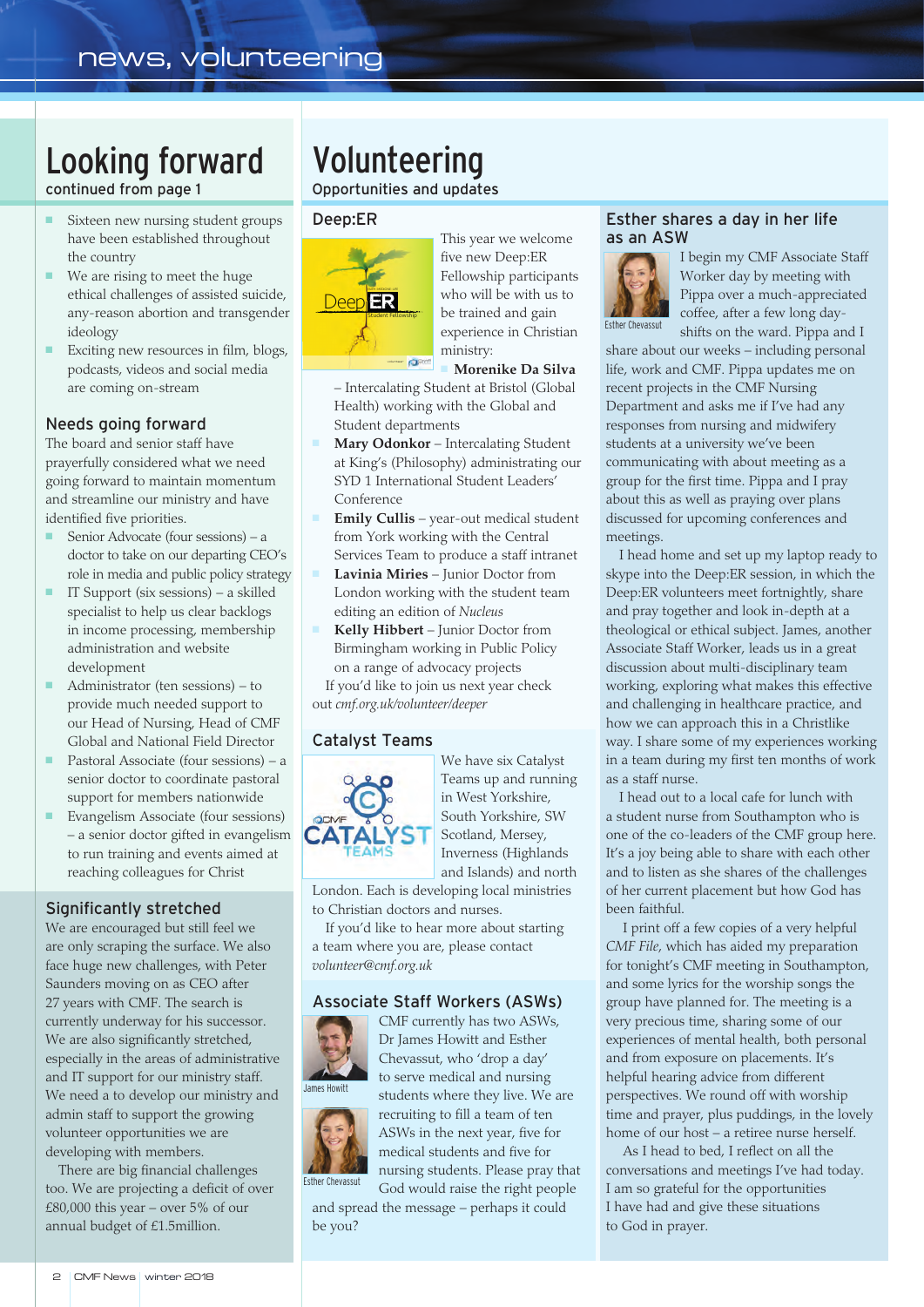# Nurses & Graduates

News from coalface

## An encouraging evening with a CMF nursing group

arlier this autumn I spoke at a CMF<br>student nurse group. I went thinkin<br>I would be giving out, but ended up student nurse group. I went thinking I would be giving out, but ended up being blessed and encouraged myself. This



was in response to seeing how the Lord is using CMF groups and hearing individual stories. Here are just a few of them.

Among the new fresher students who came, there was one third year nursing student who had

desperately wanted to connect with others and be re-envisioned to see her faith integrated with her nursing. She hadn't heard about CMF until someone in church told her about this local group. She was so thrilled to meet up, connect, be encouraged and prayed for and told me what a complete answer to prayer it was!

Another (newly qualified) nurse had moved to Southampton this summer for her first job and felt rather lonely, not knowing anyone in this new place. She had such a smile on her face as we introduced her to friendly local Christian nurses – she said it made all the difference.

During the time of worship, I was struck at how worshipful one particular student was; afterwards she came up and spoke with me. I realised I had met her at the group's fresher event last year when she had come along as a non-Christian, attracted by both the talk that evening, and by the loving hospitality of these Christian nurses. She had continued attending each month since, and had given her life to Jesus in the summer term. She told me of her debt to the group and how instrumental it had been in leading her to Christ.

Finally, I'll end with the highlight of seeing how well the three local student reps of this group have grown in their leadership. They were united and thriving, sharing seamlessly the roles of cooking, hosting, leading, welcoming, praying, etc. Their faith and enthusiasm were infectious, and their generous serving of others a witness to Christ; it's no wonder that Jesus loves hanging out with this group!

*Pippa Peppiatt, CMF Head of Nursing*

#### Grads news

MF hosted a stand at the RCGP Annual Conference at Glasgow from 3–5 October. It was a wonderful opportunity for local CMF



members to get involved and to meet other Christian GPs from around the world. Stephanie Moss, a GP from Birmingham, spoke at the breakfast on 'Count it all joy

- responding to trials at home and at work.' It was an excellent start to the day, remembering our Lord Jesus Christ who for the joy that was set before him, endured the cross for our sake (Hebrews 12:2).

At the end of October, we had what we believe was our biggest ever Junior Doctors' Conference, with 160 juniors joining us. This included nine juniors from nations around the world who had been on our SYD2 course the previous week, and 19 juniors from the ICMDA Western European Region.

#### Upcoming events



The annual London Healthcare Carol Service will be held on 12 December 2018 at 18:30 at All Souls Church, Langham place, London. This will be a wonderful opportunity to bring friends, colleagues

and loved ones to hear the message of Christmas. We look forward to seeing many of you join us to celebrate the birth of our Lord and Saviour Jesus Christ.

### Clinical Academic Day Conference



clinical academic day conference

Join us for this one-day conference which aims to equip and encourage Christian clinical academics to flourish. There will be plenty of opportunities for networking, and we will hear from some excellent

speakers with lots of experience to share. This conference is for Christian clinical academics at any stage of their career and those who are considering an academic career. All healthcare professionals and students are welcome.

Further details of both these events are on the CMF website at *cmf.org.uk/events*

# Juniors update

#### Junior Doctors' Committee

ello from the new Junior Doctors' Committee! We have recently undergone a transition period from one group



to another and this is our first opportunity to tell you what's going on in the Committee.





We have members from all over the country who are united with the common goal of equipping juniors to live and speak for Jesus Christ. We have divided into three groups with each responsible for different committee activities. We have one group liaising

with students and the transition from students to juniors; one group encouraging engagement with CMF among junior doctors and organising events; and one group working with the more senior graduate doctors.

We are continuing to encourage engagement with the wider Fellowship and organise events for juniors across the UK and hope to grow the number of junior CMF groups running throughout the country.

We would value your prayers at this time as we begin this new era for the Juniors' Committee. We would particularly value prayers that we can encourage junior involvement in CMF, help juniors engage their local peers and do God's work in this world.

## Staff movements

**Dionysia Ayeni:** after six years on the



CMF Staff Team, Dion has left her post as the Students and International Coordinator. Please pray for

Dion as she seeks God's direction and spends time with her new family.